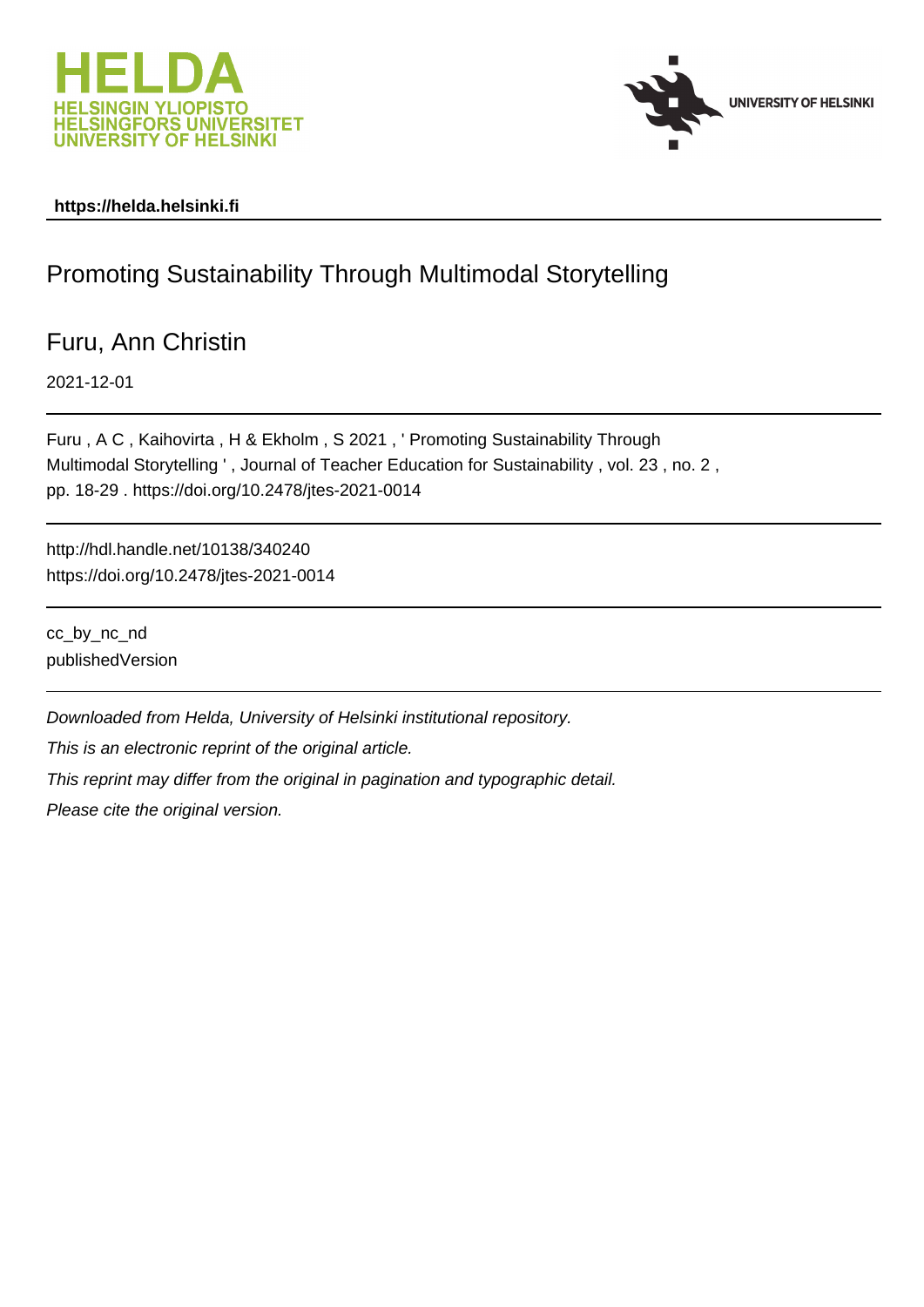DOI: 10.2478/jtes-2021-0014



*Journal of Teacher Education for Sustainability, vol.* 23, no. 2, pp. 18–29, 2021

# Promoting Sustainability Through Multimodal Storytelling

Ann-Christin Furu Åbo Akademi University, Vasa, Finland

Hannah Kaihovirta and Suzanne Ekholm University of Helsinki, Helsinki, Finland

# Abstract

In recent years, sustainability has been increasingly recognized within the early childhood education and care (ECEC) context. Early childhood educators' capacities to design meaningful learning opportunities for young children have been underlined. The article reports on a study of student teachers' learning during a project about multimodal storytelling and sustainability in ECEC teacher education. The study explores how multimodal storytelling might contribute to the capacity to conduct education for sustainability in the context of ECEC. The participants were first-year student teachers at a Finnish university. The results show that multimodal storytelling can contribute to addressing challenging issues linked to sustainability through holistic learning processes. Hereby, multimodal storytelling opens for the exploration of existential issues and complex aspects of sustainability education. It contributes to the reflection and discussion of values, knowledge and skills that are vital for the capacity to conduct sustainability education in the early childhood.

*Key words*: sustainability, early childhood education and care (ECEC), teacher education, arts-based, multimodal storytelling

# Introduction

During the past few years, the unfolding crises of sustainability have gained increasing societal interest. A series of international agreements have been made to limit and mitigate climate change, loss of biodiversity as well as pollution of air and water, just to mention a few examples. Paths toward sustainability have been outlined in policy documents such as the United Nations *Agenda 2030* with its 17 defined goals of sustainable development. Education at all levels is now seen as crucial in creating a more sustainable world. Many countries have included education for sustainability in educational legislation and policy.

With this background it is evident that teachers are important agents of change (Bamber, 2020). Their attitudes, knowledge and skills are the very foundation for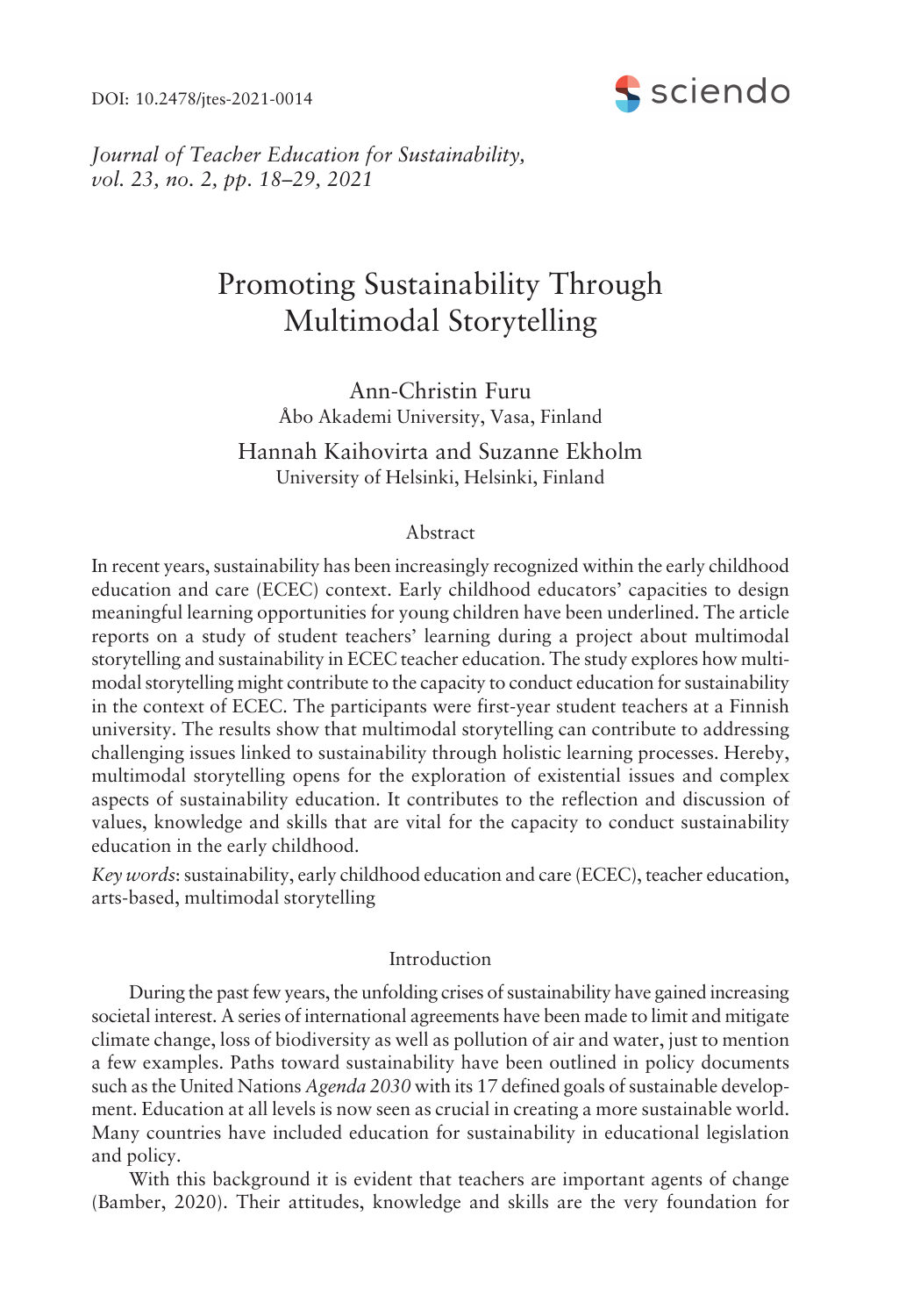approaching sustainability matters in education. Consequently, teacher education is a significant arena for building professionalism related to sustainability education (Pegalajar-Palomino et al., 2021). However, according to Biesta (2013), student teachers are not becoming professional by being formed and disciplined, but as subjects of action and responsibility. Thus, education is always at the core of risk and weakness. From our position, this is to be at the heart of sustainability education, i.e., to explore how to gain professional resilience in the challenging practice of education.

In this article, we direct our attention toward the education of teachers for our youngest, i.e., children aged 0 to 6 years. Children are the group of humans that have the most to lose from status quo or to gain from change (Elliott et al., 2020). Sustainability has recently been increasingly recognized within the early childhood education and care (ECEC) context. A series of initiatives have been directed at strengthening childrenís capacity to live sustainably and to participate in change. Courses on sustainability related matters are part of the teacher education programs at universities all over the world, but research has indicated that sustainability is still neither addressed in depth nor in width. Hence, teacher education needs to be reformed to meet the challenges (Hofman-Bergholm, 2018).

The aim of the article is to report on a study of student teachers' learning experiences during a project of multimodal storytelling and sustainability in Finnish ECEC teacher education. The study asks how multimodal storytelling might contribute to the development of the capacity to conduct sustainability education in the context of ECEC. We seek to understand student teachers' experiences of learning through the following two research questions: 1) What do students learn when multimodal storytelling and sustainability education are combined in ECEC? and 2) How do they describe their learning processes during a subject integrated course entity? The research thus has an explorative character.

## **Theoretical Framework**

In the study, we use the concept *sustainability education* as an overarching term for an entity of formal and informal learning opportunities that support processes of change towards sustainability. Hence, sustainability education can be conducted through daily routines, pedagogical approaches, and specific learning projects in ECEC. Sustainability education fosters values and attitudes and develops knowledge and skills that make sustainable ways of living possible. It may cover a wide range of topics from environmental education to building active citizenship skills and democracy, from developing emotional and social skills to protecting physical and mental health, or learning to cope with day-to-day life etc. Consequently, sustainability education shares a common ground with concepts such as *Education for Sustainability*, and *Early Childhood Education for Sustainability*.

The concept *multimodal storytelling* refers to an approach that combines storytelling with multimodality in ways that can make a multiplicity of perspectives voices heard (Binder, 2017). Hereby, it is inherently a driver of diverse and sustainable practices in education. It implies the broad use of stories in various modalities such as oral or written words, pictures, photos, drama, dance, visual arts, or crafts. It entails the complex interaction between different modes of impression and expression. Therefore, multimodal storytelling is closely tied to arts-based education and aesthetical learning processes in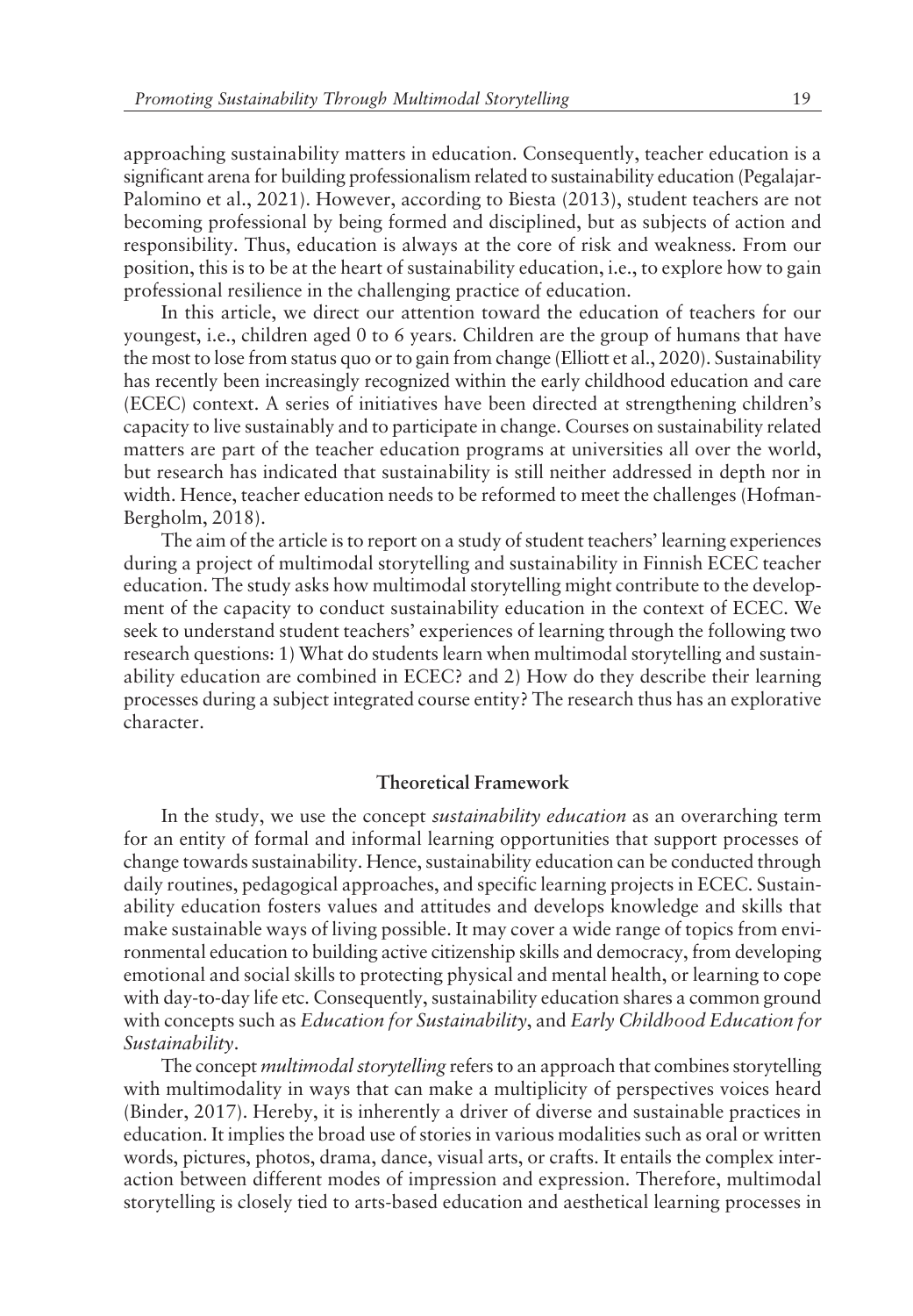ECEC (Karlsson Häikiö, 2020; Karlsson Häikiö et al., 2020). Further, multimodal storytelling is related to the concept *multimodality*, which is increasingly characterizing our world as all of us constantly "read" and "write" using various kinds of cultural resources (Kress & Selander, 2012). Another closely related concept is *multiliteracy* or the capacity to understand and use signs and symbols of various kinds in a complex way, a form of extended reading and writing which includes visual, material, digital, and bodily aspects (Cortés Loyola et al., 2020). Multiliteracy is considered a core competence in Finnish education, and during the past decade it has gained increased interest as a focal point in teacher education.

#### **Sustainability Within the Field of ECEC**

Although the field of ECEC has a long tradition of working with matters related to social, ecological, political, and economic sustainability, the concept as such is rather new in the context (Ärlemalm-Hagsér & Elliott, 2020; Huggins & Evans; 2018). Recently, ECEC has been increasingly viewed as a prerequisite for addressing sustainability issues. In the ECEC context, the pedagogical approaches to learning are often holistic and strive to transcend the theory-practice gap. Influences from Montessori and Reggio Emilia underline various forms of experiential learning where all the senses and a variety of artistic expressions are viewed as important for children learning. Special emphasis is put on ensuring children's rights to be active participants in the work towards a more sustainable world. The field has seen a challenge of the discourses of childhood as children's competencies and interests are viewed as center points of sustainability education. Further, in recent years, postcolonial and indigenous perspectives, and placebased education have increasingly influenced the field. Moreover, our worldviews and more specifically our relations with the more-than-human world have been scrutinized.

Research has shown the potential of arts-based learning in addressing controversial aspects of local and global sustainability issues (O'Gorman, 2014; 2015). Ward (2013) argues that children benefit from aesthetic experiences filled with joy and from being offered opportunities to express beauty through the arts. These experiences support their health, but also enrich their lives. Furu (2019) shows that education through arts and crafts has the potential to build children's creativity and agency as well as practical knowledge, which are all important aspects of the capacity to meet sustainability related challenges.

#### **Sustainability in ECEC Teacher Education**

Teacher education must provide a framework where ECEC teachers might develop the attitudes, knowledge, and skills to contribute to children's possibilities to promote sustainability. Of special interest is the more personal dimensions expressed as attitudes, i.e., personal values, and the ability and willingness to collaborate (Fox et al., 2019) in the promotion of sustainable practices.

ECEC teacher education has traditionally been built upon the theories of Fröbel and Pestalozzi. It has advocated learning both *in* and *with* nature. Since the 1970s, environmental education has been part of the ECEC teacher education across the globe. Recently, many universities have agreed to promote sustainability on an institutional level. Although there is consensus around the importance of integrating sustainability into teacher educa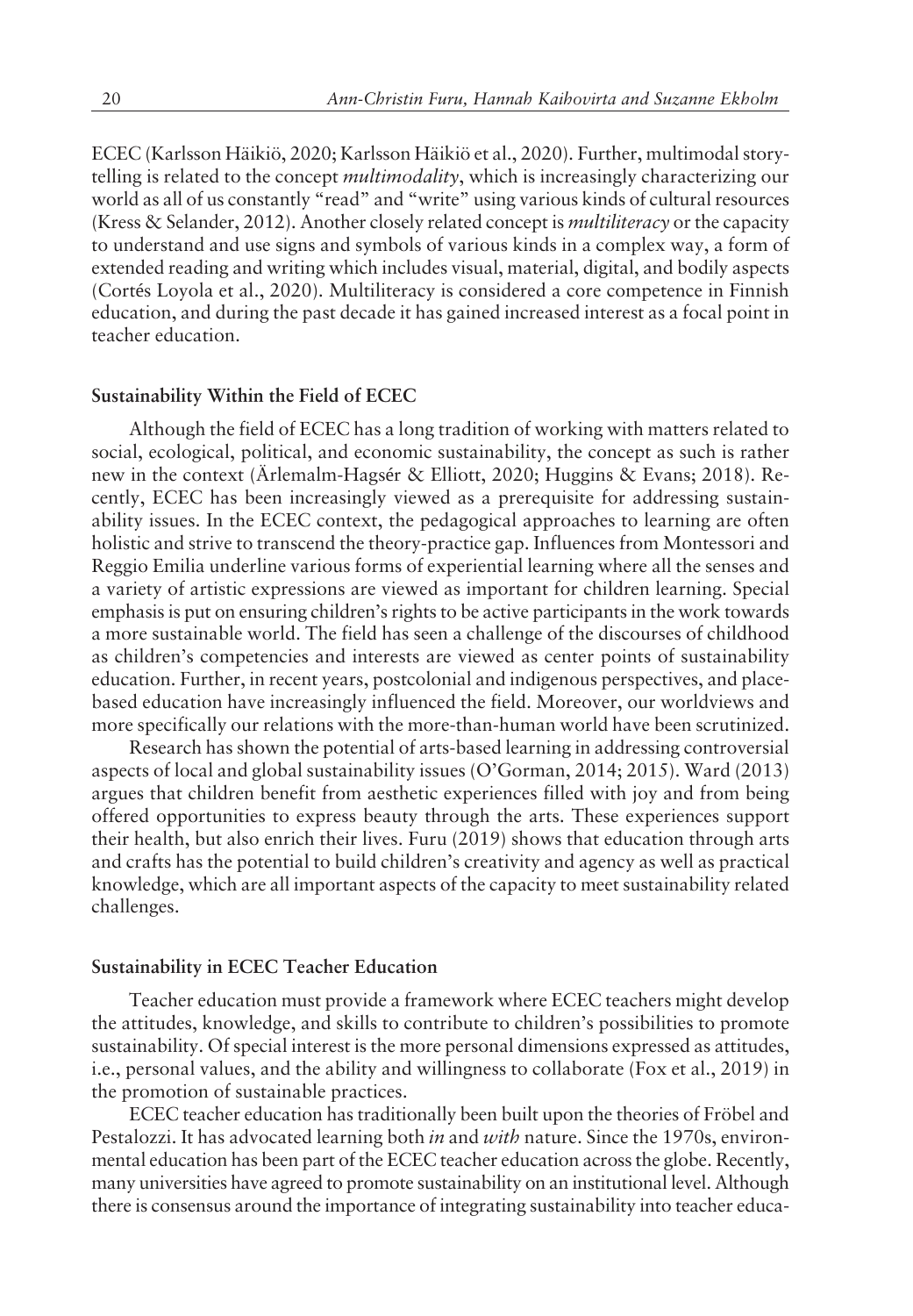tion, it is far from clear how this could best happen. As a rule, sustainability is not an integral part of ECEC teacher education and the efforts are at risk of being fragmented or ad hoc, dependent on individual researchers or teacher educators (Ferreira et al., 2015).

Wals (2020) points to the fact that to be truly transformative, education must be critical, emancipatory, and relational. Following the work of Mezirow (2009), transformative education must include disorienting dilemmas which challenge previous understandings and provoke the creation of new ways of relation to oneself and the world. Expanding this line of research, the author suggests designing learning opportunities that allow rhizomatic learning processes that include arts-based *impressions* and *expressions* that generate personal *imprints* which in turn genuinely transform one's way of viewing oneself, the world and one's possibilities to relate and act in it. Taylor (2017) notes that worldviews are an important part of sustainability education within ECEC and argues that more relational worldviews are beneficial in order to meet the sustainability challenges. The post humanistic strand states that both children and teachers establish multiple and complex relations with materiality and nature, for example, in the form of artefacts (Sameshima et al., 2019) and animals (Tammi et al., 2020).

Finnish legislation and national core curricula state that the principles of ecological, social, cultural, and economic sustainability should guide both practices and pedagogy. However, research by Koskela and Kärkkäinen (2021) shows that student teachers and staff in ECEC in general have a narrow understanding of sustainability matters and express uncertainty regarding sustainability education (Furu & Valkonen, 2021; Furu & Heilala, 2021). Further, sustainability education is addressed only briefly in Finnish early years' teacher education.

In the context of this study, multimodal storytelling can be understood as both a goal and a means for sustainability education. The approach allows for multiple perspectives on sustainability to be made visible and thus supports diversity and democracy. It is also evocative as it combines personal knowledge with emotional and bodily knowledge. Further, it incorporates and strengthens creativity and problem-solving skills which are important in sustainability education.

#### **Methodology**

The study was conducted within a qualitative research paradigm formed by relational ontology and life-world hermeneutic epistemology. It was guided by an explorative question: What learning experiences contribute to the development of values, knowledge and skills related to sustainability education in the early years? A narrative approach was adopted (Clandinin et al., 2016). The study was based on a bricolage (Denzin & Lincoln, 2018) of mind maps, process diaries, questionnaire, and focus group interview. The study followed the ethical principles of research issued by the Finnish National Board on Research Integrity (TENK, 2019). All participants provided their written consent, and all research materials were anonymized.

The participants were ECEC student teachers  $(n = 24)$  at a Finnish university. The students were attending a subject integrated compulsory course in literature and drama (5 ECTs) and visual arts (5 ECTs) during their second semester. Three main instructors as well as guest instructors in specific fields such as visual arts, drama, verbal art, and music were involved. Students attended lectures and group sessions as well as made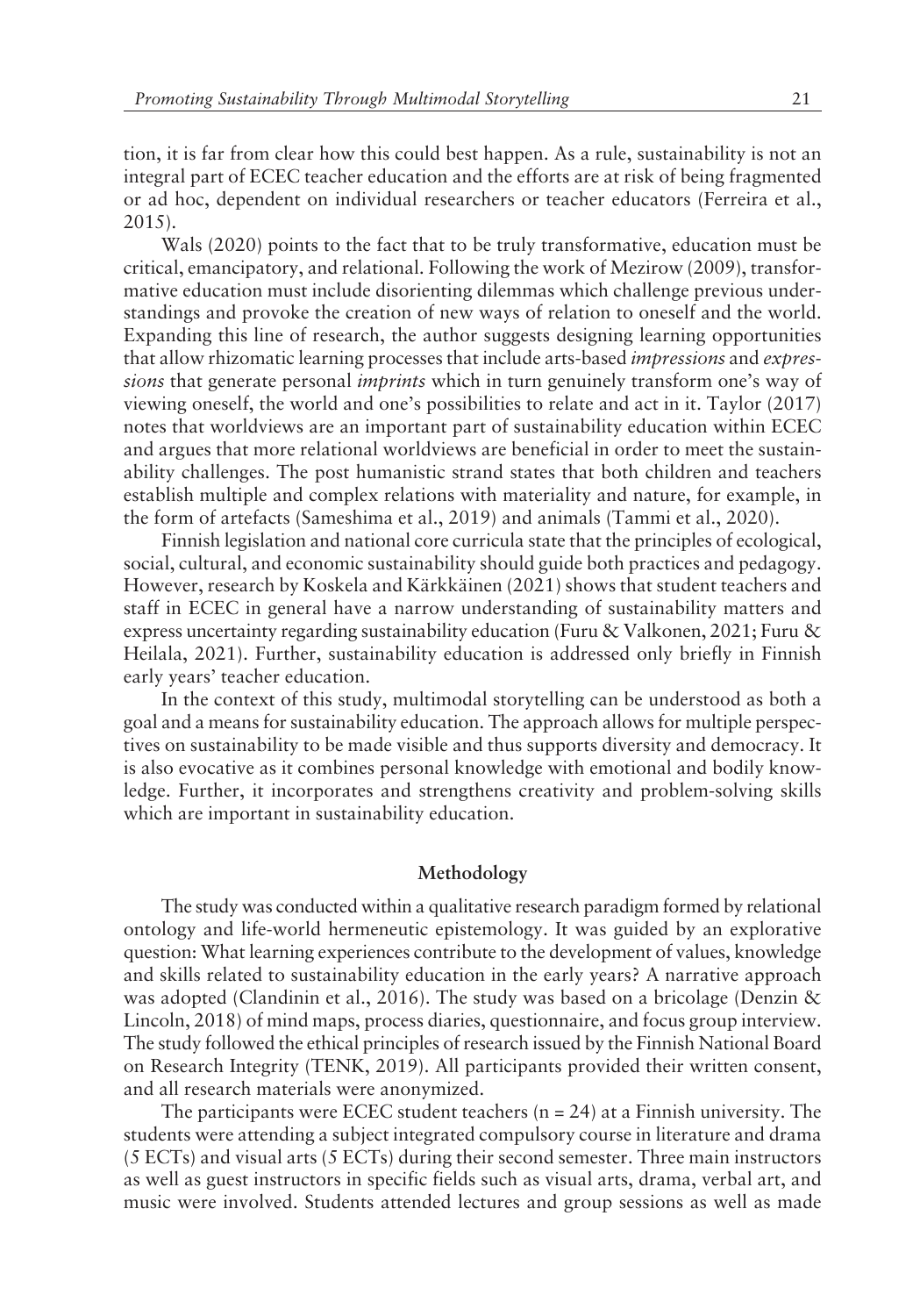visits to libraries, art exhibitions, theatres, and publishers. There was also a tight collaboration with a library/culture point that hosted an art exhibition based on a Finnish picture book. Students planned and conducted multimodal workshops for children aged 5 to 6 years concerning the text and pictures from the book. The workshops were based on a playful learning approach integrating arts-based learning and child-oriented methodologies. The collaboration resulted in a pedagogical guide for ECEC teachers on how to work with picture books in arts-based ways, promoting multimodal storytelling and multiliteracy in children.

The research materials were produced with a focus on the subject integrated education regarding multimodal storytelling. The study was conducted in two phases. The first phase was conducted in spring 2019 as the primary research materials were collected. These consisted of mind maps ( $n = 21$ ) and process diaries ( $n = 24$ ) from the students. The second phase was conducted as a follow-up study in spring 2021. The same group of students was invited by mail to participate in the follow-up study and we were able to collect research material consisting of mind maps  $(n = 9)$ , questionnaires  $(n = 3)$ , and focus group interview  $(n = 2)$ .

All research materials were first read for a general understanding of the research phenomenon. Each type of research material was then analyzed in depth. The mind maps on the concept "sustainability" were analyzed with respect to the number of items, visual and verbal content expressing the participantsí conceptual understanding at the start of the subject integrated course and after 2 years in the post-course. The process diaries (i.e., the personal narratives of the participants) were narratively analyzed. Expressions related to both content and form were first identified and then merged into broader themes that provided the foundation for the stories which contained the results. The analysis and interpretation were conducted in a hermeneutical process, pending back and forth between the parts and the whole. The questionnaires and the focus group interview were considered a pendant research material which could provide an understanding of how the learning process was viewed after 2 years in the post-course by the participants. The research material was also analyzed for counter-narratives, i.e., understanding that differs from or even conflicts with the most prevailing descriptions of the research phenomenon.

#### **Results**

The results of the study are presented and based on the two research questions. First, we show *what* student teachers learn as multimodal storytelling and sustainability are combined during the subject integrated course in literature, drama, and visual arts. Secondly, we show *how* they learn during this framework.

#### The "What" of Student Teachers Learning Through Multimodal Storytelling

The results show that participants learn to think, talk, and act in new ways regarding sustainability education in ECEC. They also learn how to use arts-based approaches such as literature, drama, and visual arts in their work with children in general, not only with respect to sustainability issues. Further, they learn to problematize and critically scrutinize the roles and perspectives of children in sustainability education.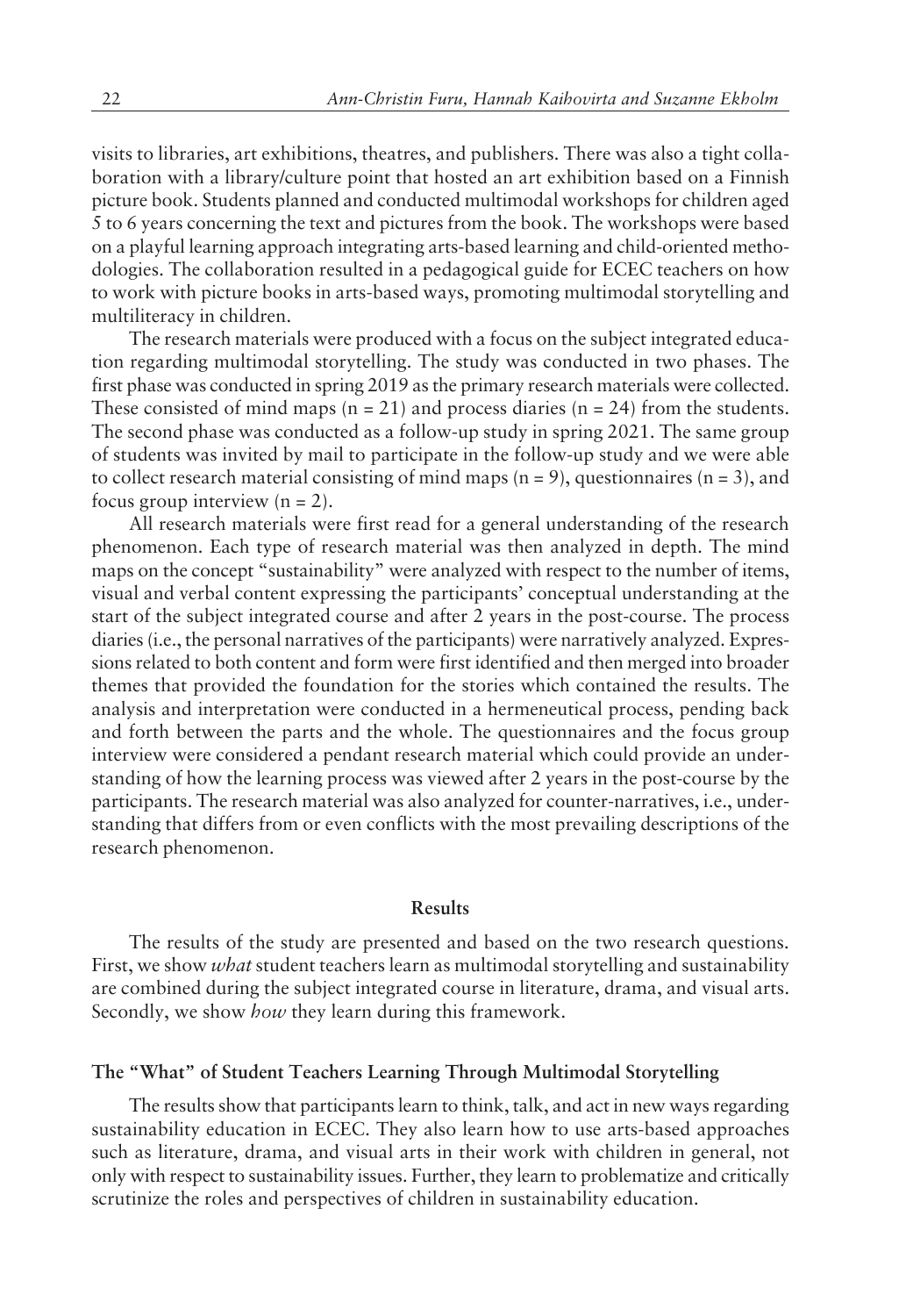# **Story 1: Broader conceptual understanding regarding sustainability**

Old thinking patterns are challenged by new information and old practices are questioned. This is a foundation for developing new understanding of sustainability education.

*This course has been an eye-opening experience for me regarding norm-critical pedagogy. Through all the discussions Iíve become aware of all the stereotypic* books that have been selected for reading at the daycares I've worked at. We *have not consciously thought of varying the representations of family constellations or characters in the books. Now that the seed is planted, I will choose a more norm-critical approach when selecting books in the future.* (P14, Process diary; PD)

Participants include new vocabulary as well as develop specific theories or perspectives in the domain. Hence, they acquire a professional language which serves as a foundation in collaboration with colleagues. Participants show a broadened understanding of what the concept sustainability entails. This is visible especially concerning social sustainability.

*Originally, I would have said that ecological sustainability is the most central aspect, however how we are together with others and how we create a sustainable community may be the main aspect of ECEC or at least the base for everything. And since you work as a team in ECEC, social sustainability also becomes important, as well as how you face challenges and how you work together to create a sustainable community. Especially since new children will continuously be added but the same adults remain.* (P19, interview)

Participants express a meta-understanding of the concept by linking it to a wider context and by giving specific examples of phenomena that they view as sustainability related. Participants make frequent use of subject related terminology to describe their learning experiences. This broadened understanding is also visible in the mind maps, where the number of items linked to the concept "sustainability" grew from 10 items (spanning from 2 to 26 items) to 18 items (spanning from 12 to 24 items) on average. In the follow-up course, half of the participants structured their items into ecological, social, and economic sustainability, implying a conceptual shift in their understanding of the expression.

#### **Story 2: Tools for sustainability education through multimodal storytelling**

Participants develop a foundation for teaching through multimodal storytelling. Combining drama, music and arts, dance and literature in versatile ways can promote children's development and learning. They view holistic integration of subjects as an approach to sustainability education as well as underline that it is the responsibility of the adults to offer children a variety of experiences and ways of expressing themselves. Further, they stress that creativity and imagination are important parts of these activities.

Learning should be a joyful experience for children. It's the responsibility of *the adults to give children versatile experiences and possibilities to express themselves, so that they get the opportunity to choose and access different materials in the creative processes to promote imagination and creativity.*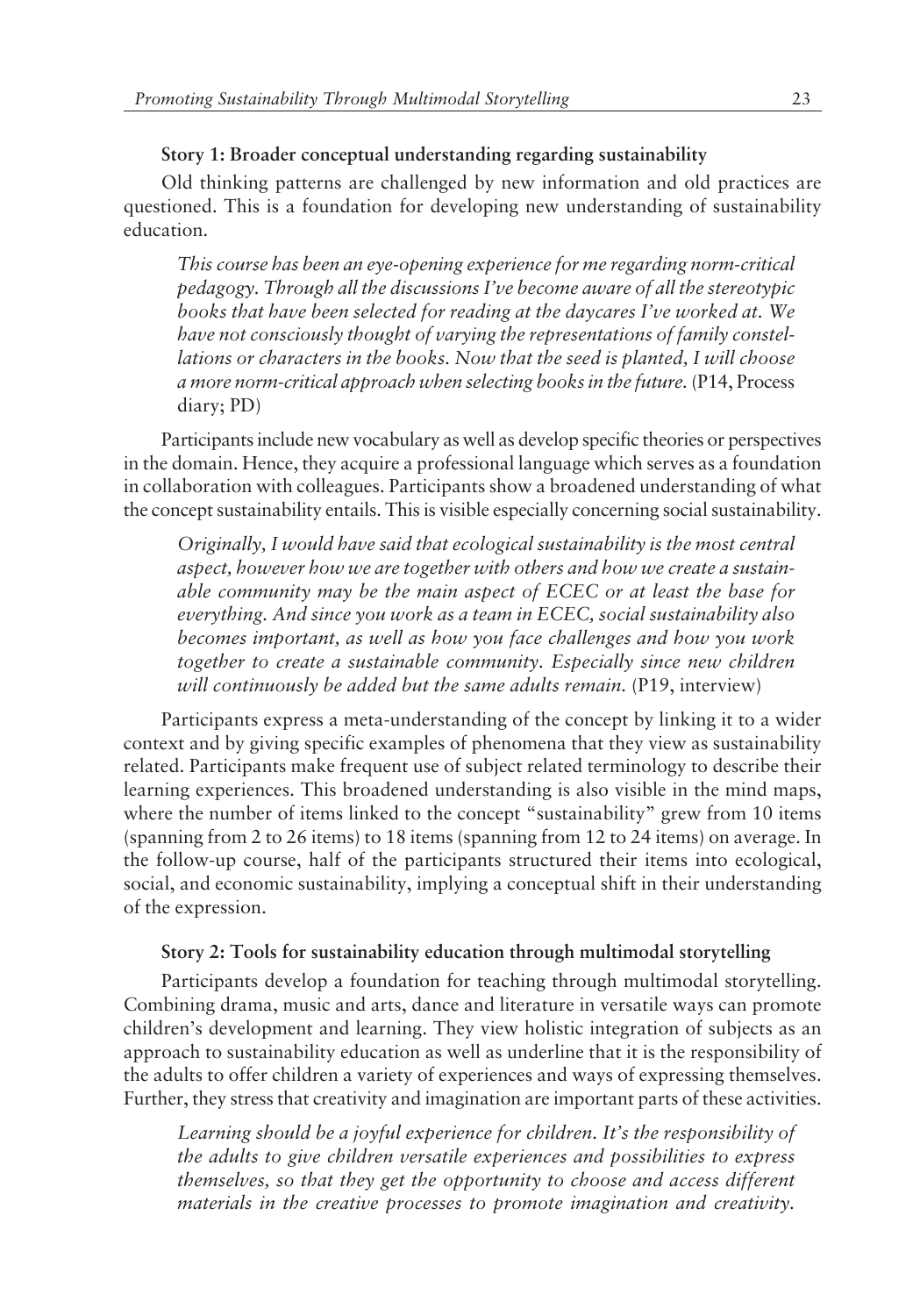*There are a lot of materials that can be used in arts and crafts, e.g., playdough, building blocks, natural and recycled material. We can use new technology, like digital cameras and touch screens, to enable children that donít like drawing still be creative and generate by creating pictures, videos and telling their own stories. All in all, this gives us the opportunity to use natural and recycled material to support sustainable thinking, which is a key topic in todayís climate.* (P18, PD)

#### **Story 3: Enhanced child centered approach**

Based upon their own experiences of multimodal storytelling, participants reflect upon how children might experience various activities. They ask themselves whether specific activities are suitable and meaningful for children of a certain age. Further, they mention that children's feelings and interests should be at the fore.

Participants mention that the content of sustainability education shall include the children, in both content and agency. They further stress the risk that sustainability education can be plainly used to socialize children into new practices, not leaving enough room for children's own thoughts and feelings. During the focus group interview, participants discuss whether the sustainability agenda does include the children's perspectives and needs.

*ìThe solutions to sustainability issues are seldom categorical. There is not one answer alone that can solve all the issues – it's about taking different perspectives and seeing the need for different individuals and groups. Today I had a situation where a child took more food and then could not finish it.* They have a compost monster that is called Kompostina and it's known that *she does not like to get too much food. Therefore, the child was told Kompostina would feel bad if you threw away that much foodî. I asked myself how the child would feel if she forced herself to finish the food for Kompostina not to feel bad. Is it better that the child is the one that feels bad instead?* (P19)

As said before one can learn from our mistakes; "tomorrow I might not take *as much food, only a little*". (P14)

*But if this learning opportunity happens through shame, you probably will not learn from it but instead you suppress it or become defensive.* (P19)

The above citation shows the ability to critically reflect on and discuss ethical issues linked to sustainability education.

#### **Story 4: Strengthened personal and professional self-esteem**

Participants express learning more about themselves professionally and personally. They mention an increased belief in themselves working with sustainability education and multimodal storytelling. They express a feeling of pride after managing perceived obstacles in their own learning process, resulting in a stronger belief in themselves and their abilities, despite uncomfortable feelings during the process.

*Not only have I learned more about the subject, but also a lot more about myself. That is something I value in education.* (P18, PD)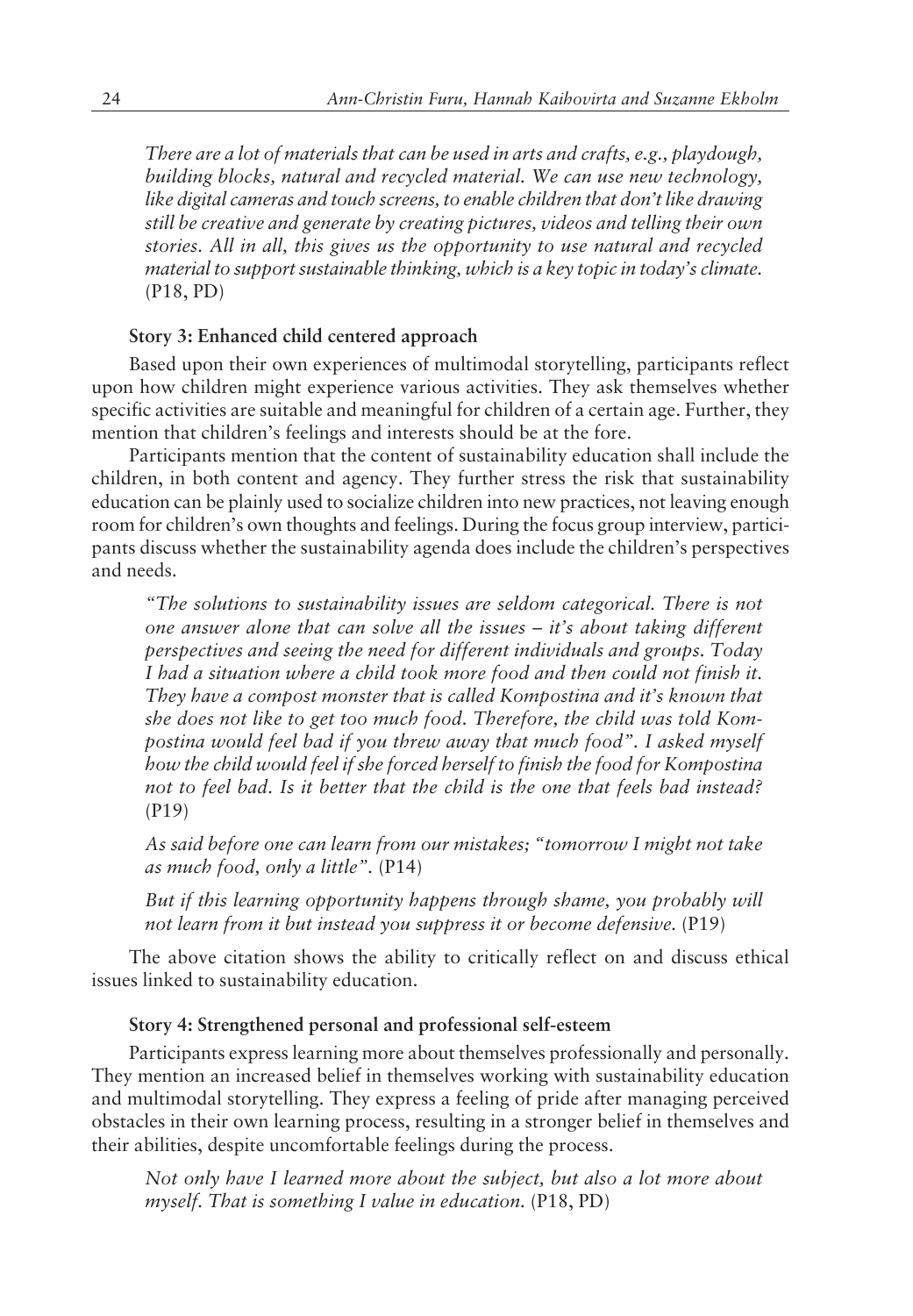As a result, their motivation to work with this method in the future seems to have increased. Participants also mention reaching a realization that creative work with children needs not necessarily be complicated or difficult, but instead even simple tasks can provide opportunities for experiences of success.

# The "How" of Student Teachers' Learning Through Multimodal Storytelling

The results show that learning is promoted by participation in a broad range based on multimodal storytelling. Various activities offer various meanings and significance for the participants. Depending on their own interests, previous experiences etc., their learning processes take somewhat differing forms and directions. Authenticity is an important aspect of the process.

## **Story 1: Through a broad range of theoretical and practical activities**

Engaging in authentic learning settings supports a personal process. In these situations, participants actively interact in versatile ways, resulting in internal processes challenging changes of perspective. The results show that a mixture of theoretical and practical activities is beneficial for learning. Roughly, the theoretical activities engage the minds of the participants, and the practical activities engage the bodies. Different activities give different meanings for the participants. Multimodal storytelling was seen as a useful tool to process theoretical aspects. The practical elements engage participants in a holistic and interactive learning process with the environment, motivating participants and giving them a sense of agency. Theoretical elements, on the other hand, are important for directing and deepening the learning, and in the best case leading to a lasting change in both thought patterns and behavior.

## **Story 2: Through being holistically active and involving feelings**

Learning is promoted by processes that engage both body and mind as well as feelings. Emotional aspects are especially present in the participants' accounts of meaningful experiences during the course. Feelings seem to evoke a deeper understanding of how the situation is experienced from a child's point of view. Expressing oneself through the arts seems to evoke feelings from past experiences. Further, feelings that arise while doing arts and crafts are seen as a learning opportunity to handle disappointment and success.

Participants express the existential reflection during a visit to an art exhibition. The strong feelings that were evoked in the interaction with the art, led to a change in perspective and encouraged to deeper existential reflections. The uncomfortable emotions also seem to encourage willpower to make a change.

*Even though these were things I was aware of, it was still a strong and unnerving experience to get it presented in this way. The pictures made me feel hopelessness, like thereís no meaning in recycling cans, when the reality looks like this. Simultaneously, I was moved by all the majestic animals, of how big and wise they were. They calmly and sensibly look at all the madness and crimes of humanity. This exhibition was a reminder of how fast things change and how urgently we need to act before it's too late. (...) Maybe I overanalyze, but especially in one art piece I could see the emotions in the children's gestures*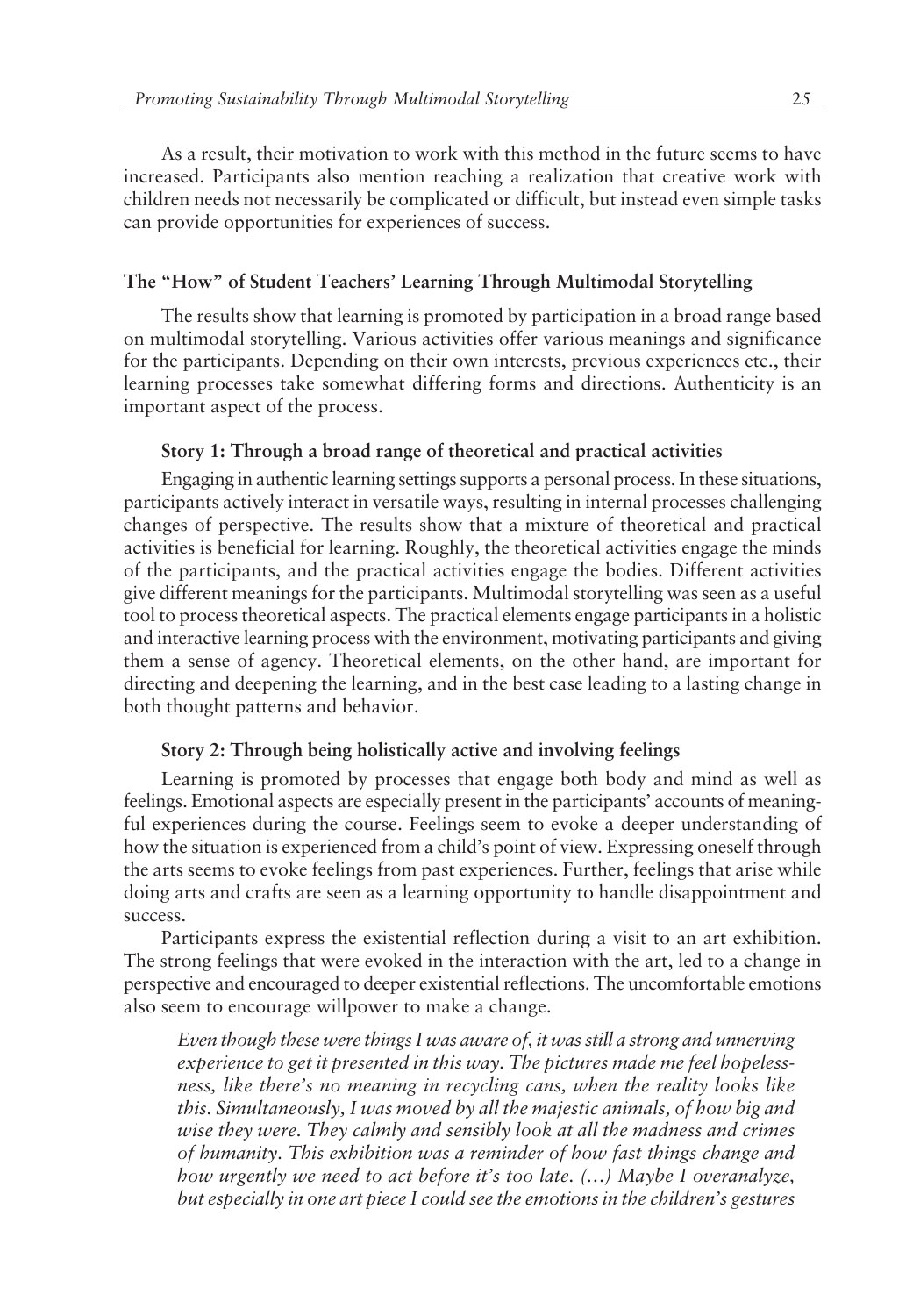*when they encountered the gigantic elephants; the mesmerized look the children have as they approach them in an explorative manner. Have their parents ever told them about these fantastic animals? In my point of view, sustainability* is something that's inherited across generations, however in this case the experi*ences of previous generations were lost.* (P8, PD)

Participants mention situations where they have had to leave their comfort zone and engage in activities that initially raised resistance and awkward feelings but resulted in new insights and feelings of meaningfulness. Multimodal storytelling has the capacity to challenge both in positive and negative ways and it is important that students feel emotionally safe in the group. In the end some of these situations provided opportunities for overcoming past negative experiences of learning through the arts, leaving them more open-minded about engaging in similar experiences in the future. This was especially evident in learning activities based on drama.

*Even though I chose these teachings that were met with resistance, it's due to the drama practices that I feel more secure and believe in myself more. I now have the courage to dive into situations and to not take myself too seriously.* In my point of view, it's good that I as a teacher can participate in drama *lessons since you learn how to communicate on a child's level and how to be a child again. Itís something we need to do when encountering children. All in all, the drama practices were a successful educational tool that also offered some resistance.* (P10, PD)

However, it is evident that there must be a balance in the amount of challenge and enough support during the process. This makes visible the importance of trustful relationships between students and teachers and within the group, which we will present next.

# **Story 3: Through being embedded in relations**

Participants bring forth relational aspects in their learning experiences. The social context and interaction seem to play a crucial part in what learning experiences are being promoted (or hindered). The atmosphere in the group is mentioned as important as to whether the learning situation is perceived as a meaningful or not by the participants. It also affects the learning outcomes. The teacher is also mentioned as an important part of the learning experience. An allowing atmosphere and the teacher's competence are crucial components for increasing interest and motivation. The participants find the teacher's interest in their thoughts, ideas, perspectives, and experiences as beneficial for their own learning processes.

*Another successful educational moment was all the arts and crafts lessons that we had with NN. Thanks to her I regained trust in myself and my ability to create. The way NN noticed everyone in the class, how she cheered us on and gave us positive feedback is something everyone should inspire from. Iíve never liked painting creating while in school, since Iíve always felt like Iím not good enough or that someone else is more talented than me. NN changed all my bad experiences into positive ones. During the lessons I often got positive feedback on what I had created, and she also showed interest in what I had made. I felt like Iíd succeeded in something.* (P10, PD)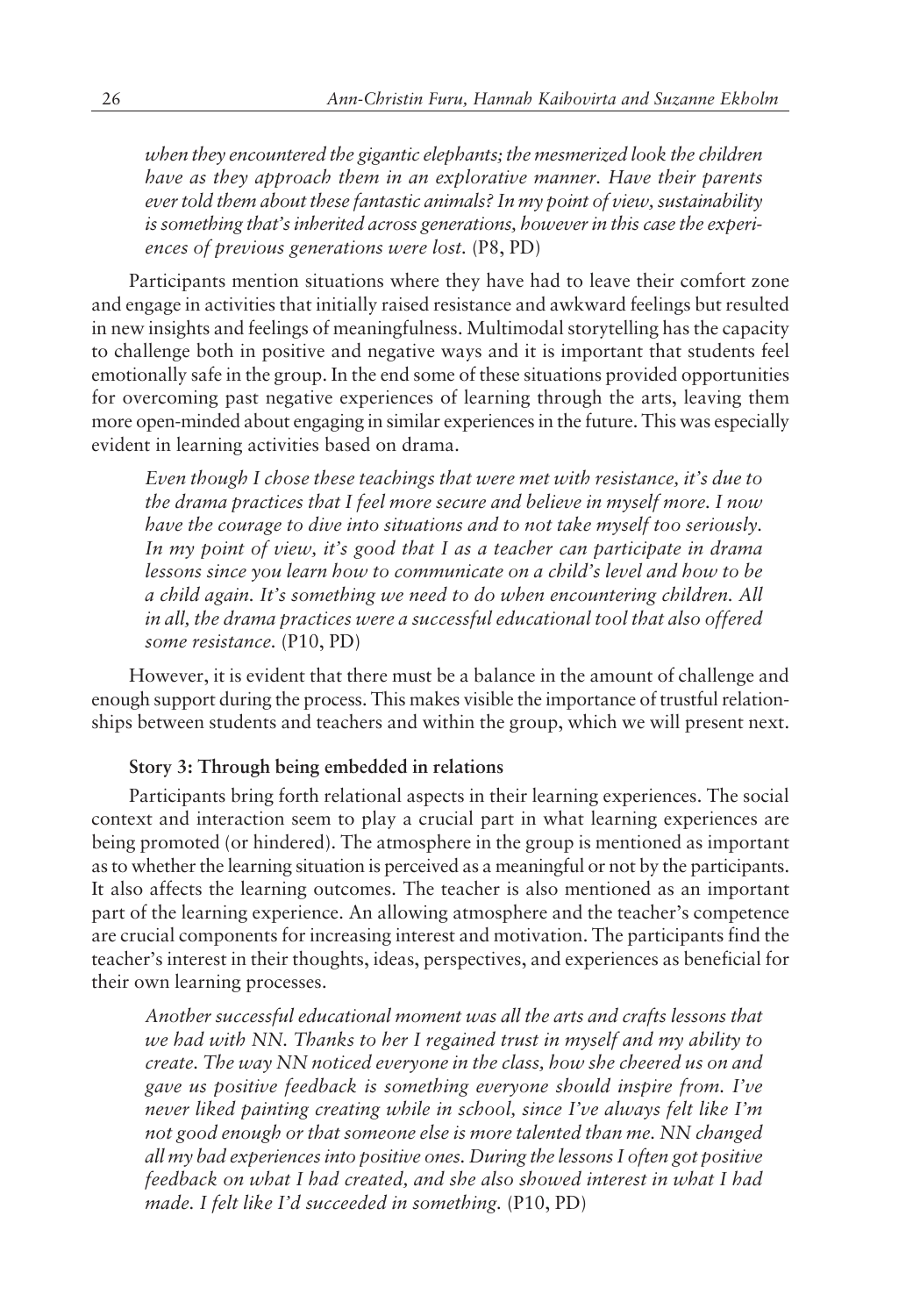In conclusion, relating to other perspectives and providing opportunities for existential reflection are vital for transformative sustainability education. We suggest that experiential learning, which promotes agency and cooperation in authentic learning settings, is a crucial part in sustainability education.

# **Conclusions**

Based upon the results of this study, multimodal storytelling can contribute to sustainability education within ECEC teacher education. It has a capacity to stimulate conceptual development and provides tools for adopting multimodal storytelling in sustainability education within ECEC. It enhances a child-centered approach and strengthens both personal and professional self-esteem among participants. The fact that participants perceive increased knowledge and skills as well as the development of their readiness to adopt a child-centered approach are all vital to sustainability education.

The learning experiences expressed by the participants can be understood as a rhizomatic process of multimodal storytelling when student teachers deal with impressions and expressions that gradually form multimodal traces. This can be interpreted as a nomadic process where varying impulses and resources fuel the meaning making (Kaihovirta, 2017). This process makes room for critically addressing values as well as developing knowledge and skills in a personalized way. It also allows for emotional and even existential reflection and discussion which supports genuine transformation.

The study shows the importance of providing broad affordances to learning, both in theory and practice. It is vital to holistically engage students, especially to address their bodies and feelings in the learning design. Further, taking the relational dimension into account facilitates transformation. The study shows that student teachers are deeply entangled with their human and non-human environment. It also underlines the existential dimensions of the learning process that multimodal storytelling can embrace. These results are in line with previous research which points to the fact that arts-based approaches are valuable in sustainability education (O'Gorman, 2014; 2015; Karlsson Häikiö et al., 2020). This is of importance in genuinely transformative sustainability education (Wals, 2020).

We conclude that it is important that teacher education affords learning opportunities where student teachers experience subject-integrated and holistic processes that they can adopt with children in their future sustainability education.

#### References

- ƒrlemalm-Hagsér, E., & Elliott, S. (2020). Analysis of historical and contemporary early childhood education theories in the Anthropocene. In S. Elliott, E. Arlemalm-Hagsér, & J. Davis (Eds.), *Researching early childhood education for sustainability challenging assumptions and orthodoxies* (pp. 3-12). Routledge.
- Bamber, P. (Ed.). (2020). *Teacher education for sustainable development and global citizenship*. Routledge.

Biesta, G. (2013). *Beautiful risk of education*. Routledge.

Binder, M. J. (2017). Twanna tell you a story' – Exploring the multimodal storytelling voices of children's lived experiences. In S. Garvis & N. Pramling (Eds.), *Narratives in early childhood education* (pp. 11–28). Routledge.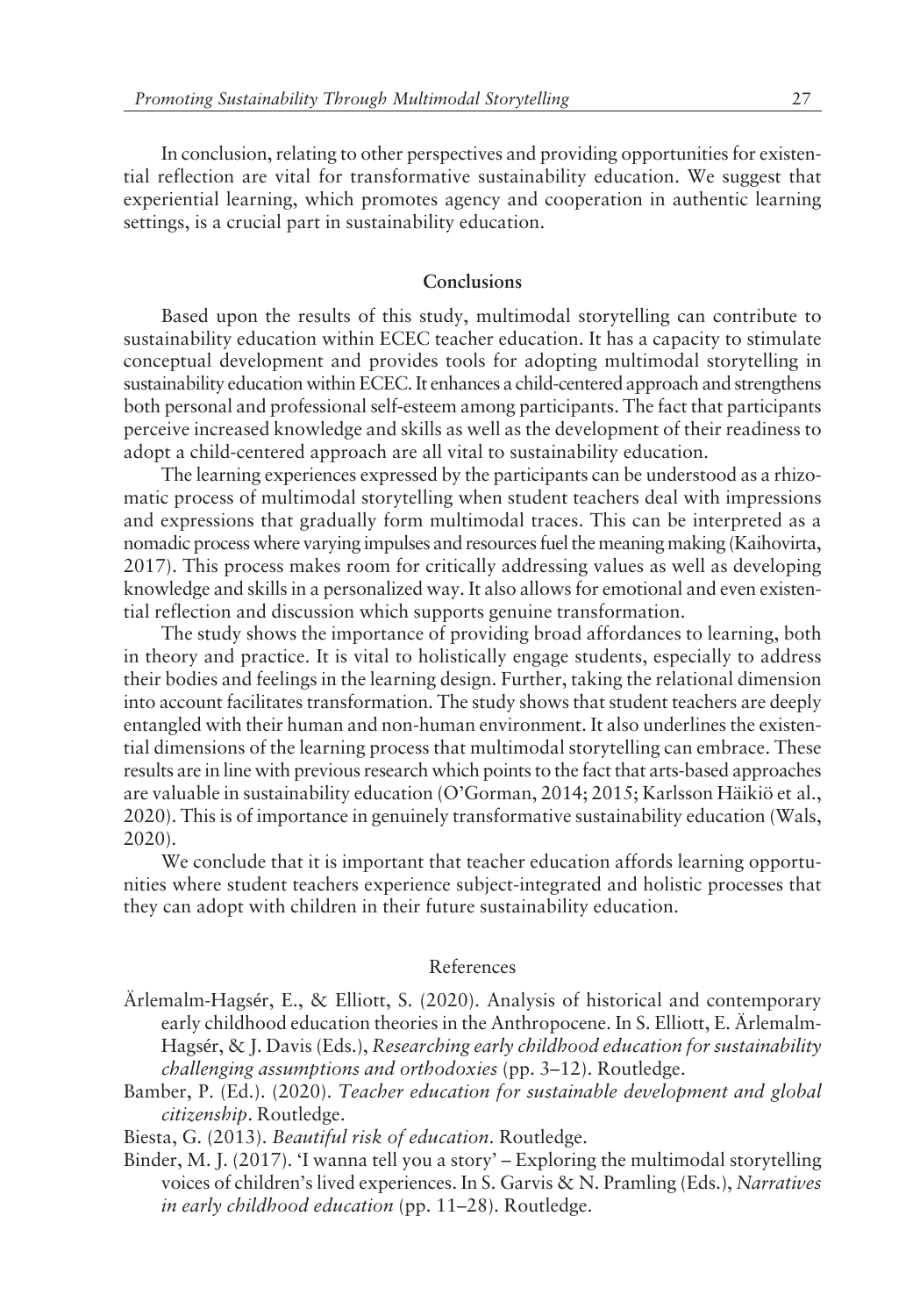- Clandinin, D. J., Huber, J., Menon, J., Murphy, M. S., & Swanson, C. (2016). Narrative inquiry: Conducting research in early childhood. In A. Farrell, S. L. Kagan, & E. K. M. Tidsall (Eds.), *The SAGE handbook of early childhood research* (pp. 240– 254). SAGE.
- Cortés Loyola, C., Adlerstein Grimberg, C., & Bravo Colomer, U. (2020). Early childhood teachers making multiliterate learning environments: The emergence of a spatial design thinking process. *Thinking Skills and Creativity*, *36*, 100655. https://doi.org/10.1016/j.tsc.2020.100655
- Denzin, N. K., & Lincoln, Y. S. (Eds.). (2018). *The SAGE handbook of qualitative research* (Fifth edition). SAGE.
- Elliot, S., Ärlemalm-Hagsér, E., & Davis, J. (Eds.). (2020). *Researching early childhood education for sustainability. Challenging assumptions and orthodoxies.* Routledge.
- Ferreira, J-A., Ryan, L. & Davis, J. (2015). Developing knowledge and leadership in pre-service teacher education systems. *Australian Journal of Environmental Education*, 31(2), 194–207.
- Fox, A. E. M., Iriste, S., & Bezeljak, P. (2019). Detecting a sustainable mindset through using content analysis of teacher-produced learning journals. *Journal of Teacher Education for Sustainability*, 21(1), 35-47. https://doi.org/10.2478/jtes-2019-0003
- Furu, A-C. (2019). Narratives on sustainability and sloyd in Finnish ECEC. *Nordic Studies in Education*, 39(3), 198–213. https://www.idunn.no/np/2019/03/narratives\_ on sustainability and sloyd in finnish ecec
- Furu, A-C., & Valkonen, S. (2021). Gearing up sustainability education in Finnish early childhood education and care (ECEC): Exploring practices and pedagogies by means of collegial reflection and discussion. *International Journal of Early Childhood Environmental Education*,  $8(2)$ , 30–42.
- Furu, A-C., & Heilala, C. (2021) Sustainability education in progress: Practices and pedagogies in Finnish early childhood education and care teaching practice settings. *International Journal of Early Childhood Environmental Education, 8(2), 16–29.*
- Hofman-Bergholm, M. (2018). Changes in thoughts and actions as requirements for a sustainable future: A review of recent research on the Finnish educational system and sustainable development. *Journal of Teacher Education for Sustainability*, *20*(2), 19ñ30. https://doi.org/10.2478/jtes-2018-0012
- Huggins, V., & Evans, D. (Eds.). (2018). *Early childhood education and care for sustainability. International perspectives.* Routledge.
- Karlsson Häikiö, T. (2020). Aesthetic learning processes in early childhood and early years education. Reflections on educating for sustainable development and use of visual tools and materials. *Techne series: Research in sloyd education and crafts science. A, 27(2), 15-30.*
- Karlsson Häikiö, T., Månsson, P., & Lohilahti, L. (2020). Aesthetic practice as part of work with sustainability, participation and learning environments – examples from a Finnish and Swedish preschool. *Nordic Studies in Education*, 40(4), 343–361.
- Koskela, T., & Kärkkäinen, S.(2021). Student teachers' change agency in education for sustainable development*. Journal of Teacher Education for Sustainability*, *23*(1), 84-98. https://doi.org/10.2478/jtes-2021-0007
- Kress, G. (2010). *Multimodality: A social semiotic approach to contemporary communication*. Routledge.